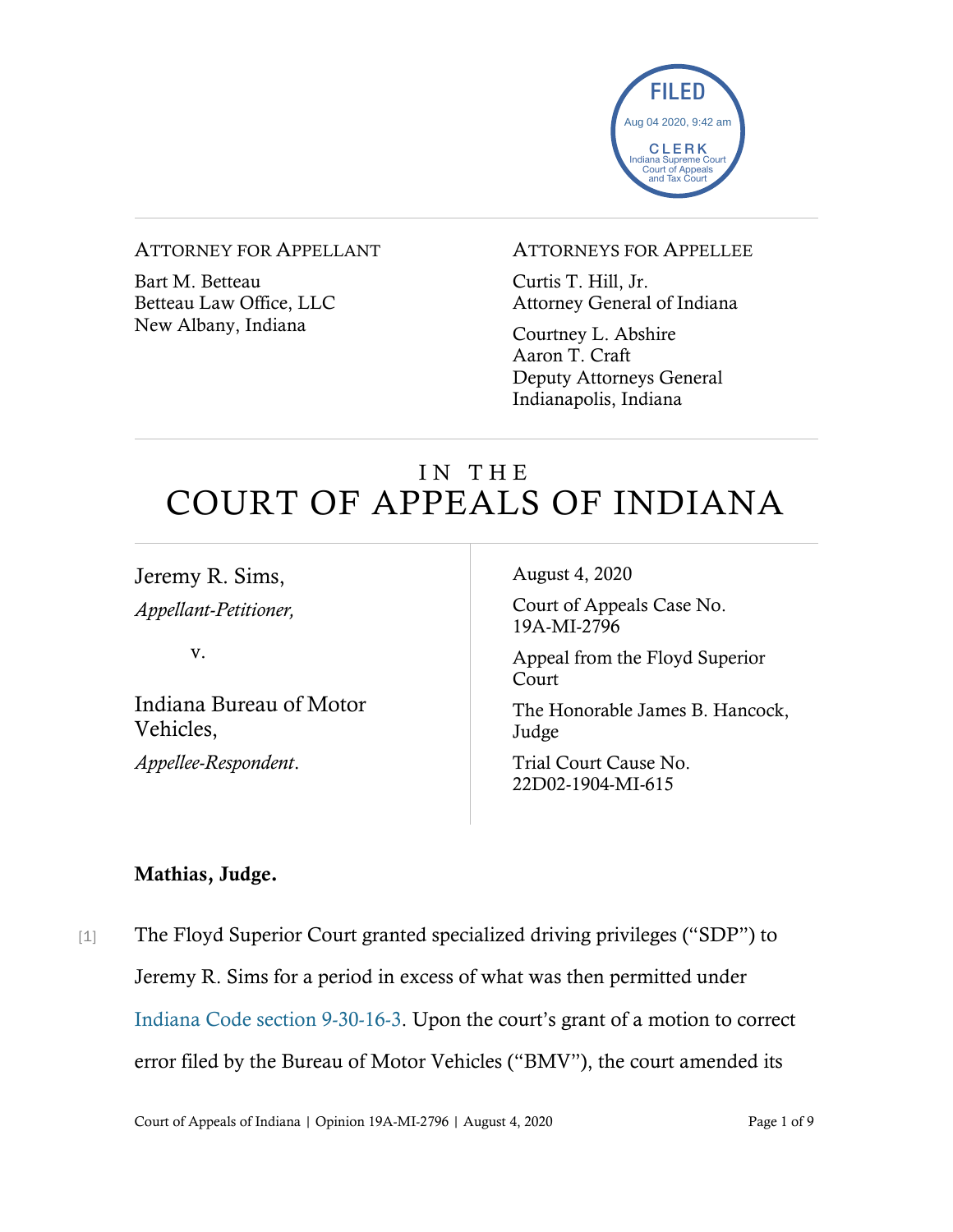order. Sims's subsequent motion to correct error was denied after hearing. Sims now appeals and presents four issues for our review, which we consolidate and restate as whether the BMV is authorized to file a motion to correct error after specialized driving privileges are granted without objection by the prosecuting attorney.

[2] We affirm.

## Facts and Procedural History

- [3] In April 2019, Sims filed a petition for SDP pursuant to [Indiana Code section 9-](https://www.westlaw.com/Document/ND1791F80597211E8BF5EF1F22D143305/View/FullText.html?transitionType=Default&contextData=(sc.Default)&VR=3.0&RS=cblt1.0) [30-16-3.](https://www.westlaw.com/Document/ND1791F80597211E8BF5EF1F22D143305/View/FullText.html?transitionType=Default&contextData=(sc.Default)&VR=3.0&RS=cblt1.0) His petition complied with the applicable statutory requirements, including that it named the BMV and the prosecuting attorney as parties. *See*  I.C. [§ 9-30-16-3\(b\).](https://www.westlaw.com/Document/ND1791F80597211E8BF5EF1F22D143305/View/FullText.html?transitionType=Default&contextData=(sc.Default)&VR=3.0&RS=cblt1.0) The petition did not, however, specify a proposed expiration date for the requested SDP, and the chronological case summary indicates that a prosecuting attorney did not file an appearance. Appellant's App. p. 2. The trial court stayed Sims's driving suspension and granted his petition for SDP without hearing on June 6, 2019. The specialized driving privileges were to expire on December 11, 2028.
- [4] On July 8, 2019, the BMV, by the Attorney General, filed an appearance and submitted a motion to correct error, asserting that the trial court's order was contrary to law. Specifically, the BMV cited subsection (c) of the SDP statute,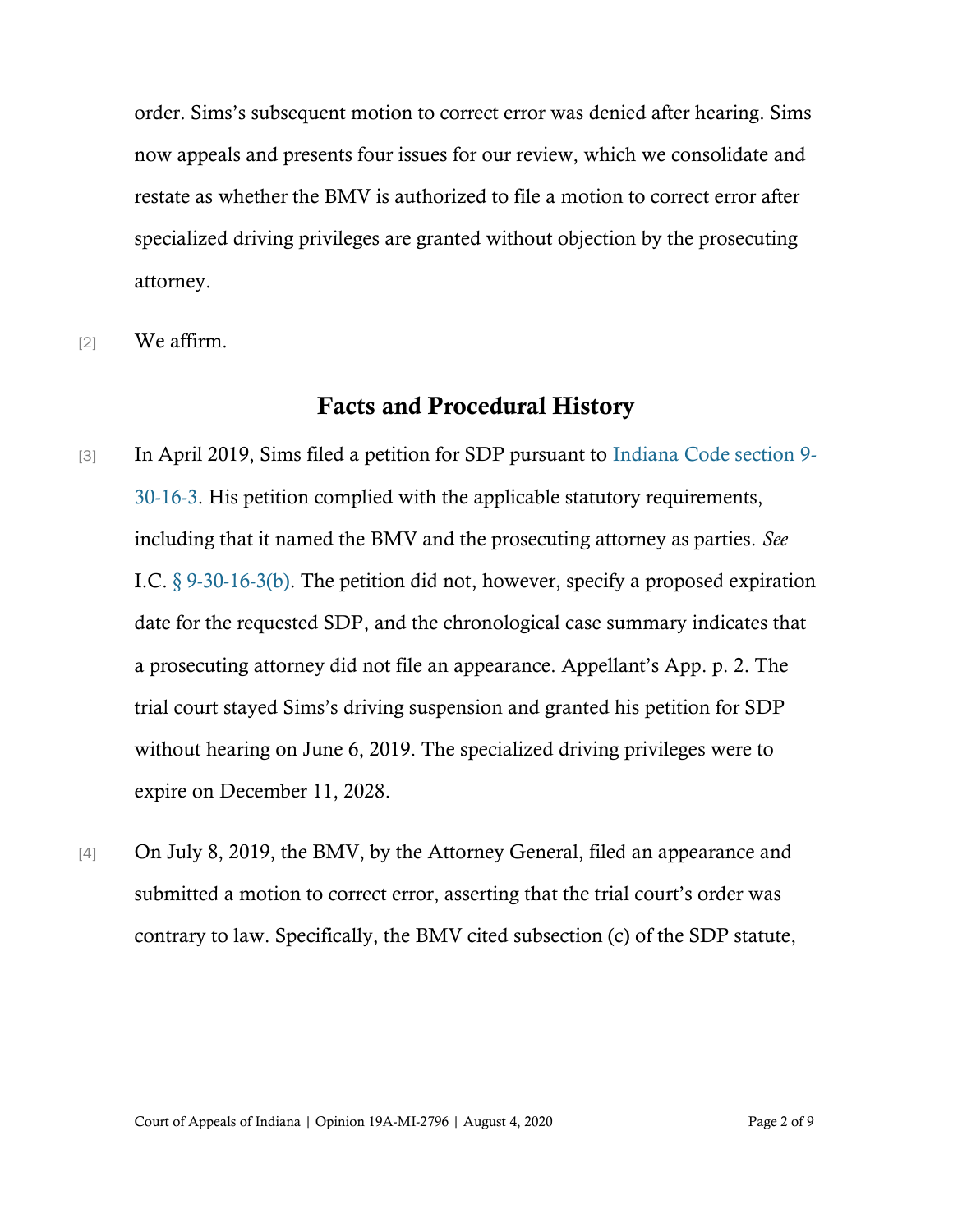which limits the duration of SDP when granted to two and one-half years.<sup>1</sup> The BMV sought an amendment to the court's order "to reflect [that the trial court] cannot grant Sims privileges past December 4, 2021." Appellant's App. p. 24. The trial court subsequently granted the BMV's motion and amended the expiration date of Sims's SDP from December 11, 2028, to December 4, 2021.

- [5] Sims filed a motion to correct error on August 5, 2019. His motion did not dispute that Indiana Code  $\S$  9-30-16-3(c) limits the duration of SDP to two and one-half years. Rather, Sims alleged that the Attorney General is statutorily prohibited from appearing in the action on the BMV's behalf, based on the directive that "[a] prosecuting attorney shall appear on behalf of the bureau to respond to a petition filed under this subsection." I.C.  $\S$  9-30-16-3(b). Sims argued that "the BMV is estopped from arguing against the judgment which is not contested by the Prosecuting Attorney." Appellant's App. p. 29.
- [6] The trial court set the matter for hearing, and following a hearing on October 21, 2019, the trial court denied Sims's motion to correct error.<sup>2</sup> The trial court's order read, in relevant part:

2. [T]he Attorney General's office can represent the Bureau of Motor Vehicles in this matter;

<sup>&</sup>lt;sup>1</sup> [Public Law 29-2020, Sec. 2,](https://www.westlaw.com/Document/I357A7DF0622A11EA9C68EF56E23FBD79/View/FullText.html?transitionType=Default&contextData=(sc.Default)&VR=3.0&RS=cblt1.0) effective July 1, 2020, has since amended I.C. [§ 9-30-16-3.](https://www.westlaw.com/Document/N9911AE6094AC11EABF13CE3587B5C661/View/FullText.html?transitionType=Default&contextData=(sc.Default)&VR=3.0&RS=da3.0) Subsection (c) now allows for SDP to be granted "for a period of time as determined by the court" and no longer imposes a twoand-one-half-year durational limit on specialized driving privileges.

 $2 \text{ A transcript of the hearing on Sims's motion to correct error is not included in the record on appeal.}$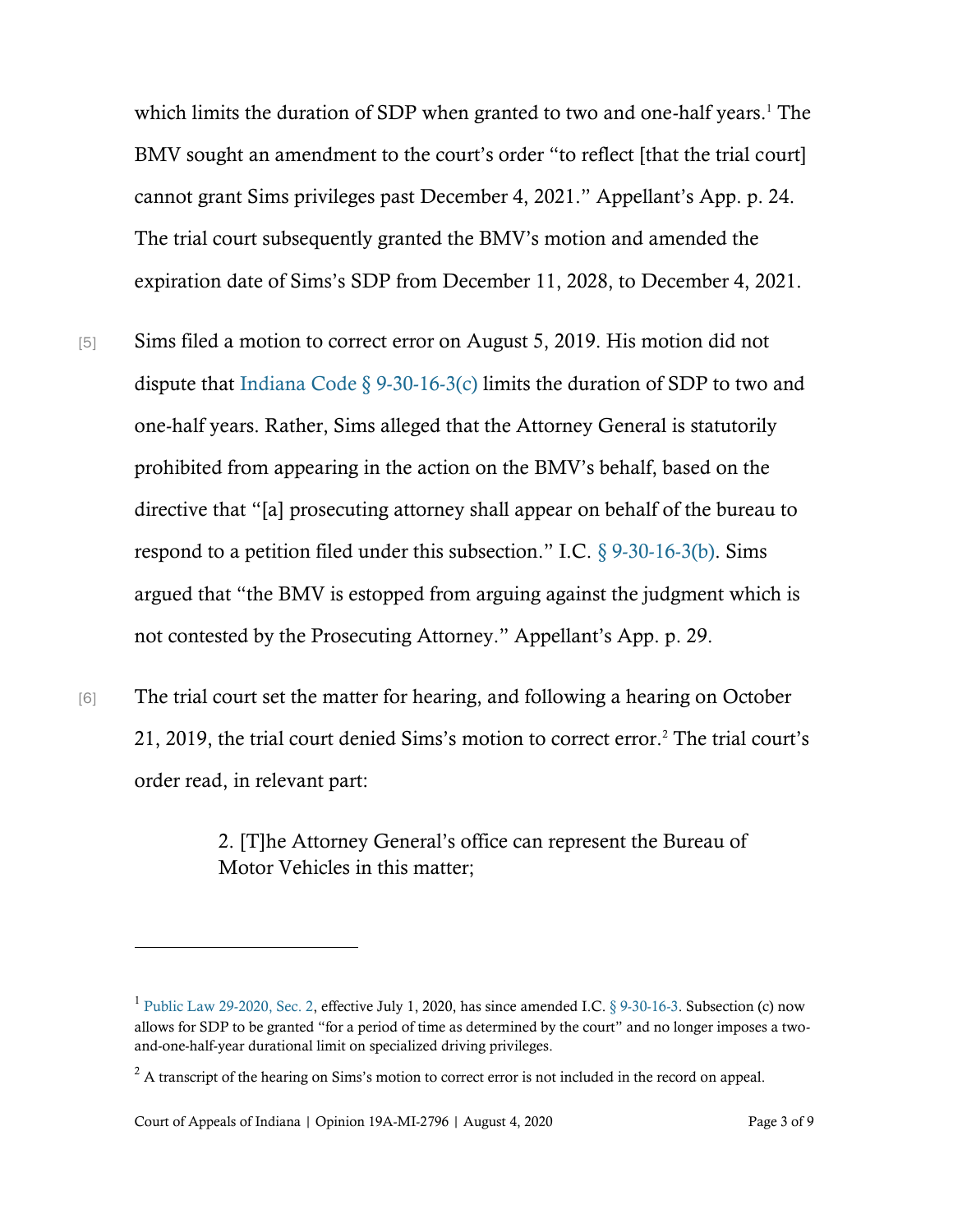3. [T]he Court makes no ruling as to whether the Bureau of Motor Vehicles waived the application of the two and onehalf year limitation because the Court has an obligation to follow the law and must apply the two and one-half year limitation.

*Id.* at 39.

[7] This appeal followed.

## Standard of Review

- [8] Generally, rulings on motions to correct error are reviewed only for abuse of discretion in recognition of the trial court's "superior position to resolve disputed facts." *Becker v. State*[, 992 N.E.2d 697, 700 \(Ind. 2013\).](https://www.westlaw.com/Document/I93cc8e1b0b8111e3a98ec867961a22de/View/FullText.html?transitionType=Default&contextData=(sc.Default)&VR=3.0&RS=da3.0&fragmentIdentifier=co_pp_sp_578_700) Where, as here, a motion to correct error depends on a matter of statutory interpretation, we review the trial court's resolution of that question de novo. *[Id](https://www.westlaw.com/Document/I93cc8e1b0b8111e3a98ec867961a22de/View/FullText.html?transitionType=Default&contextData=(sc.Default)&VR=3.0&RS=da3.0&fragmentIdentifier=co_pp_sp_578_700)*.
- [9] In interpreting a statute, we first determine whether the legislature has spoken clearly and unambiguously on the point in question. *[Rheem Mfg. Co. v. Phelps](https://www.westlaw.com/Document/I62a376f3d39811d99439b076ef9ec4de/View/FullText.html?transitionType=Default&contextData=(sc.Default)&VR=3.0&RS=da3.0&fragmentIdentifier=co_pp_sp_578_947)  Heating & Air Conditioning, Inc.*[, 746 N.E.2d 941, 947 \(Ind. 2001\).](https://www.westlaw.com/Document/I62a376f3d39811d99439b076ef9ec4de/View/FullText.html?transitionType=Default&contextData=(sc.Default)&VR=3.0&RS=da3.0&fragmentIdentifier=co_pp_sp_578_947) When a statute is clear and unambiguous, we need not apply any rules of construction other than to require that words and phrases be taken in their plain, ordinary and usual sense. *Poehlman v. Feferman*[, 717 N.E.2d 578, 581 \(Ind. 1999\).](https://www.westlaw.com/Document/I9f6a671ad3a711d9bf60c1d57ebc853e/View/FullText.html?transitionType=Default&contextData=(sc.Default)&VR=3.0&RS=da3.0&fragmentIdentifier=co_pp_sp_578_581) It is only when a statute is susceptible to more than one interpretation that we deem it ambiguous and open to judicial construction. *[Amoco Production Co. v. Laird](https://www.westlaw.com/Document/I798f8115d46a11d99439b076ef9ec4de/View/FullText.html?transitionType=Default&contextData=(sc.Default)&VR=3.0&RS=da3.0&fragmentIdentifier=co_pp_sp_578_915)*, [622 N.E.2d 912, 915 \(Ind. 1993\).](https://www.westlaw.com/Document/I798f8115d46a11d99439b076ef9ec4de/View/FullText.html?transitionType=Default&contextData=(sc.Default)&VR=3.0&RS=da3.0&fragmentIdentifier=co_pp_sp_578_915)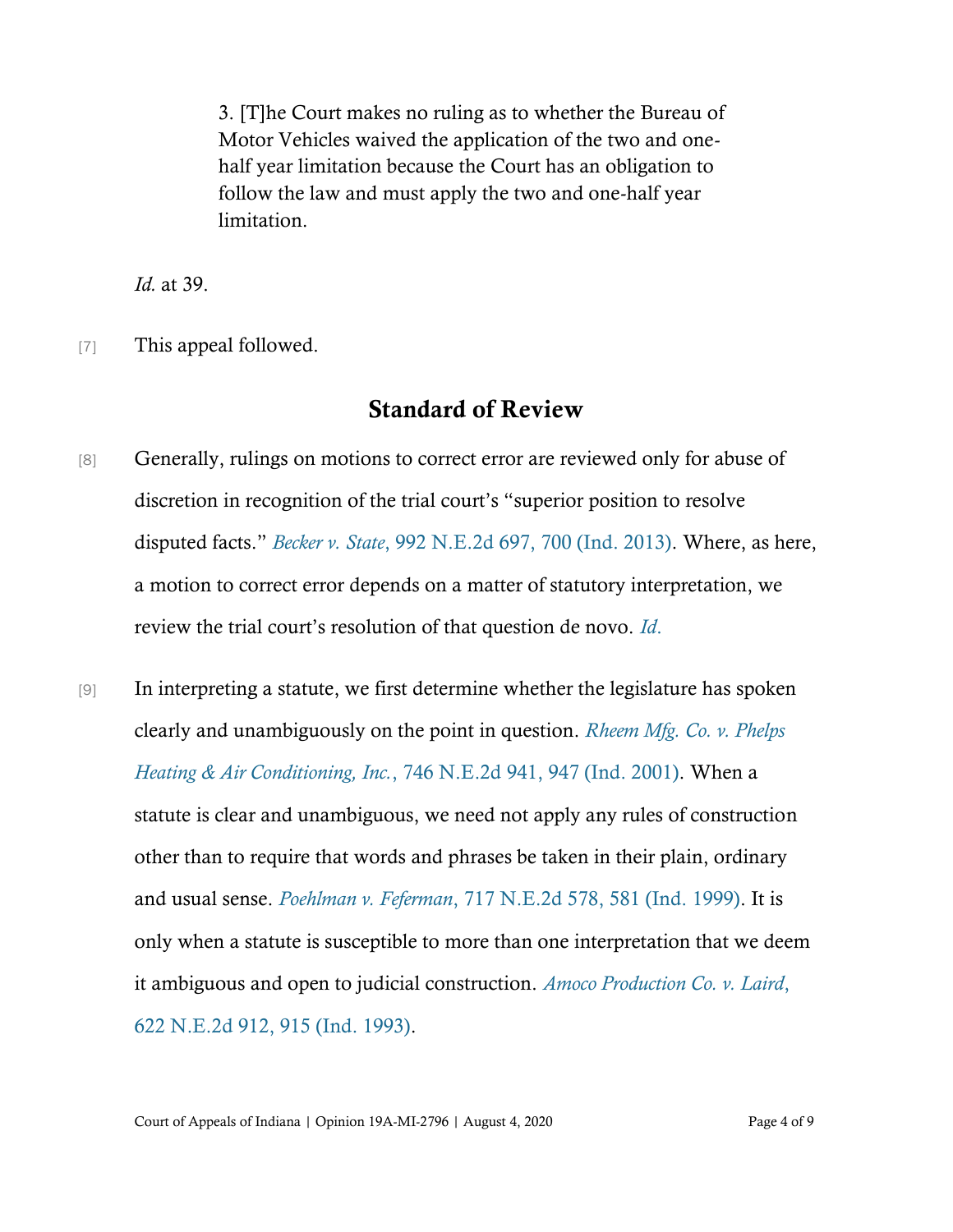# Discussion and Decision

[10] Sims's motion to correct error relied on the following provision of the law governing the availability of specialized driving privileges to Indiana drivers whose privileges have been suspended:

> (b) An individual who seeks specialized driving privileges must file a petition for specialized driving privileges in each court that has ordered or imposed a suspension of the individual's driving privileges. Each petition must:

- (1) be verified by the petitioner;
- (2) state the petitioner's age, date of birth, and address;
- (3) state the grounds for relief and the relief sought;

(4) be filed in the court case that resulted in the order of suspension; and

(5) be served on the bureau and the prosecuting attorney.

A prosecuting attorney shall appear on behalf of the bureau to respond to a petition filed under this subsection.

### I.C. [§ 9-30-16-3.](https://www.westlaw.com/Document/ND1791F80597211E8BF5EF1F22D143305/View/FullText.html?transitionType=Default&contextData=(sc.Default)&VR=3.0&RS=cblt1.0)

Court of Appeals of Indiana | Opinion 19A-MI-2796 | August 4, 2020 Page 5 of 9 [11] Sims argues that the final provision of this subsection prohibits the Attorney General from contesting the trial court's judgment on the BMV's behalf, because "only" a prosecuting attorney may contest the trial court's judgment in SDP cases. Appellant's Br. at 7. The BMV counters that nothing in the statute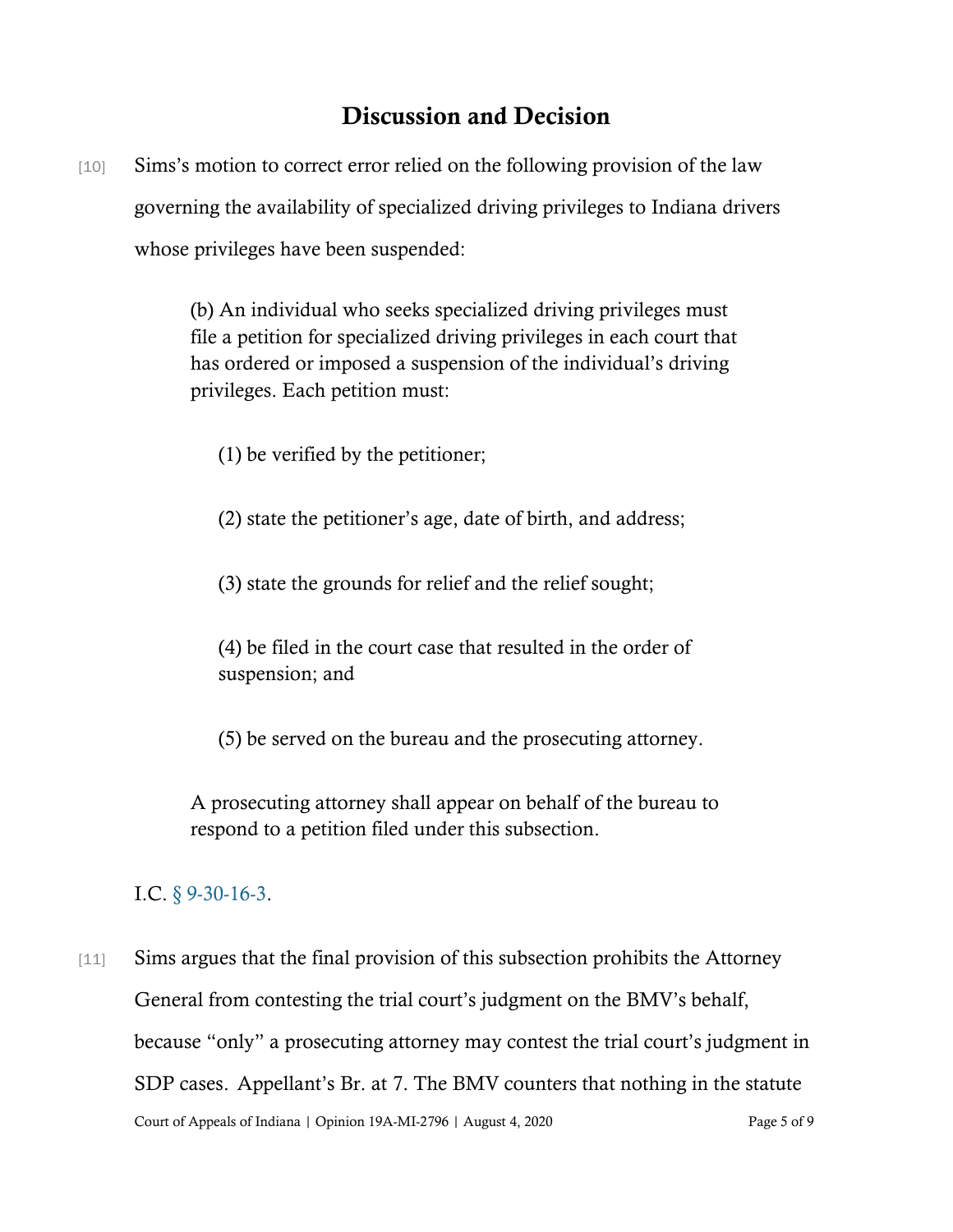prohibits the BMV from filing a motion to correct error in such cases. Furthermore, because the statute requires petitions for specialized driving privileges to name both the BMV and the prosecuting attorney as parties to the case, the BMV argues that its post-judgment appearance is proper and that filing a motion to intervene is unnecessary.

- [12] First, we reject Sims's contention that the BMV is a "third party" to this action thus obligated to file a petition to intervene before it can be heard.<sup>3</sup> Appellant's Br. at 8. Sims's petition for specialized driving privileges complied with [Indiana](https://www.westlaw.com/Document/ND1791F80597211E8BF5EF1F22D143305/View/FullText.html?transitionType=Default&contextData=(sc.Default)&VR=3.0&RS=cblt1.0)  [Code section 9-30-16-3\(b\)\(5\),](https://www.westlaw.com/Document/ND1791F80597211E8BF5EF1F22D143305/View/FullText.html?transitionType=Default&contextData=(sc.Default)&VR=3.0&RS=cblt1.0) which clearly and unambiguously requires petitions for SDP to be served on the BMV. Accordingly, the BMV was a party to this case from its inception and may be heard without filing a motion to intervene.
- [13] Second, in its order denying Sims's motion to correct error, the trial court held that the Attorney General's representation of the BMV in the matter was proper. Appellant's App. p. 39. Clear and unambiguous statutory authority supports this conclusion, too. [Indiana Code section 9-30-16-3\(b\)](https://www.westlaw.com/Document/ND1791F80597211E8BF5EF1F22D143305/View/FullText.html?transitionType=Default&contextData=(sc.Default)&VR=3.0&RS=cblt1.0) directs prosecutors to appear on the BMV's behalf in cases involving petitions for specialized driving privileges; the statute does not restrain the Attorney General

<sup>&</sup>lt;sup>3</sup> The BMV correctly notes that Sims raises this issue for the first time on appeal and thus has waived it for our review. *See, e.g., In re N.G.*[, 51 N.E.3d 1167, 1173 \(Ind. 2016\).](https://www.westlaw.com/Document/I581ce7bc0c1e11e690d4edf60ce7d742/View/FullText.html?transitionType=Default&contextData=(sc.Default)&VR=3.0&RS=da3.0&fragmentIdentifier=co_pp_sp_7902_1173) We are unable to conduct a meaningful de novo review of the trial court's denial of Sims's motion to correct error, however, without addressing the BMV's role in these cases, that is to say, as the administrative agency tasked with ensuring compliance with the law governing SDP in Indiana. Furthermore, this issue is likely to recur, and so we proceed to address the argument on its merits, waiver notwithstanding.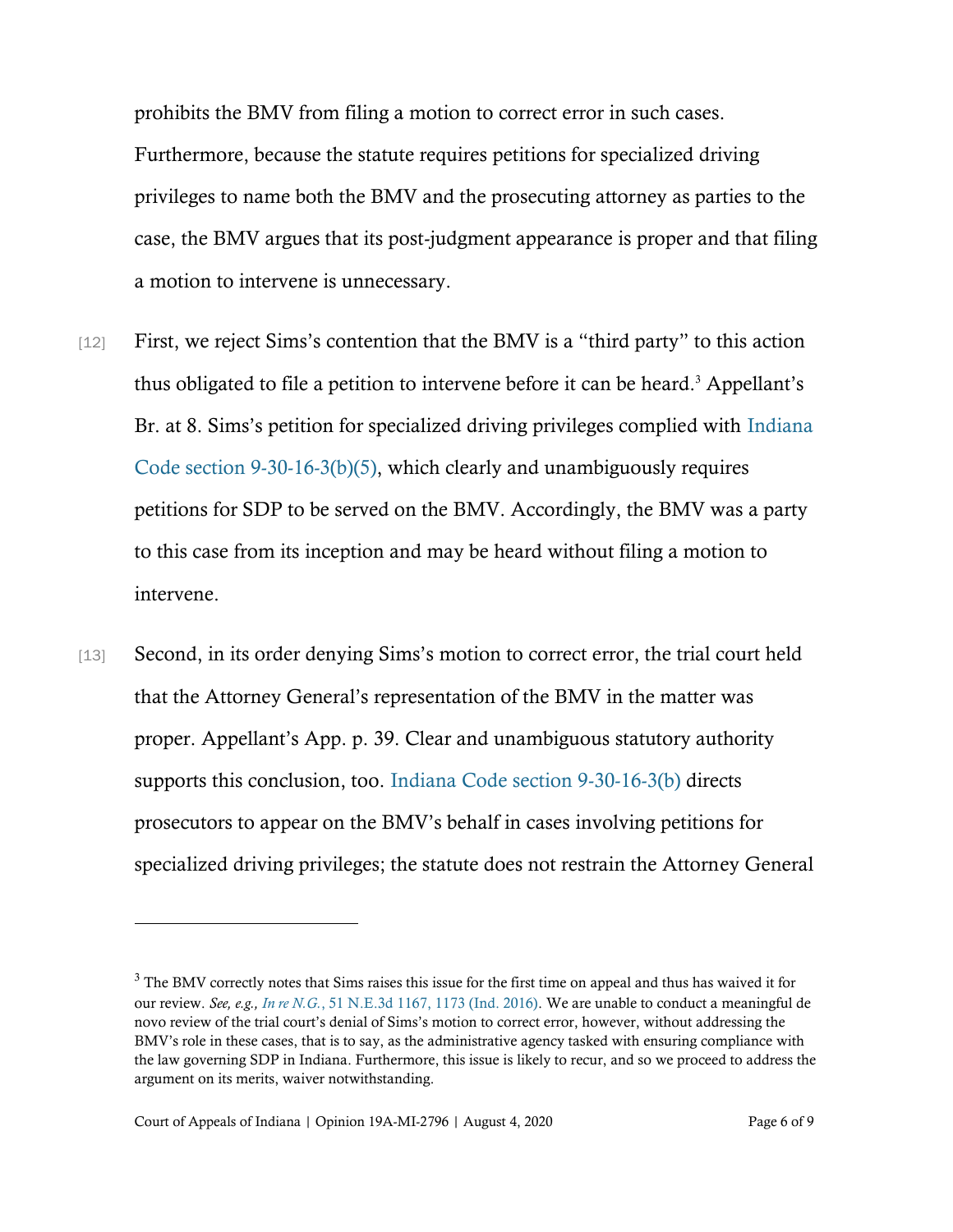from doing the same. *[Indiana Bureau of Motor Vehicles v. McClung](https://www.westlaw.com/Document/Ia241cea01d1211eabbc4990d21dc61be/View/FullText.html?transitionType=Default&contextData=(sc.Default)&VR=3.0&RS=da3.0&fragmentIdentifier=co_pp_sp_7902_307)*, 138 N.E.3d [303, 307 \(Ind. Ct. App. 2019\)](https://www.westlaw.com/Document/Ia241cea01d1211eabbc4990d21dc61be/View/FullText.html?transitionType=Default&contextData=(sc.Default)&VR=3.0&RS=da3.0&fragmentIdentifier=co_pp_sp_7902_307) (noting that the prosecutor appeared on the BMV's behalf in a petition for SDP); *[Prosecuting Attorney v. Hammer](https://www.westlaw.com/Document/I2919d240ecc511e7929ecf6e705a87cd/View/FullText.html?transitionType=Default&contextData=(sc.Default)&VR=3.0&RS=da3.0&fragmentIdentifier=co_pp_sp_7902_650)*, 92 N.E.3d [649, 650 \(Ind. Ct. App. 2017\)](https://www.westlaw.com/Document/I2919d240ecc511e7929ecf6e705a87cd/View/FullText.html?transitionType=Default&contextData=(sc.Default)&VR=3.0&RS=da3.0&fragmentIdentifier=co_pp_sp_7902_650) (noting that the prosecutor appeared on the State's and the BMV's behalf in a petition for SDP).

- [14] Furthermore, [Indiana Code section 4-6-1-6](https://www.westlaw.com/Document/ND0D85260347311E6A563D141CA0605C0/View/FullText.html?transitionType=Default&contextData=(sc.Default)&VR=3.0&RS=da3.0) provides that the Attorney General may "represent the state in any matter involving the rights or interests of the state. . . for which provision is not otherwise made by law." Because the BMV is the state administrative agency responsible for ensuring compliance with Indiana laws that govern motor vehicles and the licensing of drivers, the Attorney General is charged to defend the BMV "in order to fulfill [its] duty to protect the State's interests." *[State ex rel. Sendak v. Marion County Superior Court,](https://www.westlaw.com/Document/Ia97c9d31ee7911d983e7e9deff98dc6f/View/FullText.html?transitionType=Default&contextData=(sc.Default)&VR=3.0&RS=da3.0&fragmentIdentifier=co_pp_sp_578_148)  Room No. 2*[, 373 N.E.2d 145, 148 \(1978\).](https://www.westlaw.com/Document/Ia97c9d31ee7911d983e7e9deff98dc6f/View/FullText.html?transitionType=Default&contextData=(sc.Default)&VR=3.0&RS=da3.0&fragmentIdentifier=co_pp_sp_578_148) As is discussed, *infra*, the trial court's initial order granting Sims's petition for SDP was contrary to law; accordingly, the Attorney General's appearance on behalf of the state agency charged with ensuring compliance with the law was entirely proper.
- [15] Nevertheless, Sims contends that the BMV is estopped from seeking an amendment to the trial court's order because when the Attorney General filed an appearance on the BMV's behalf, it was acting under the guise of a different governmental entity. Sims proposes that the BMV's motion to correct error is an attack by one state agent (the BMV) against a judgment that was obtained with another state agent (the prosecuting attorney). Appellant's Br*.* at 8 (citing *Becker v. State*[, 992 N.E.2d 697 \(Ind. 2013\)\)](https://www.westlaw.com/Document/I93cc8e1b0b8111e3a98ec867961a22de/View/FullText.html?transitionType=Default&contextData=(sc.Default)&VR=3.0&RS=da3.0). Again, the plain and ordinary

Court of Appeals of Indiana | Opinion 19A-MI-2796 | August 4, 2020 Page 7 of 9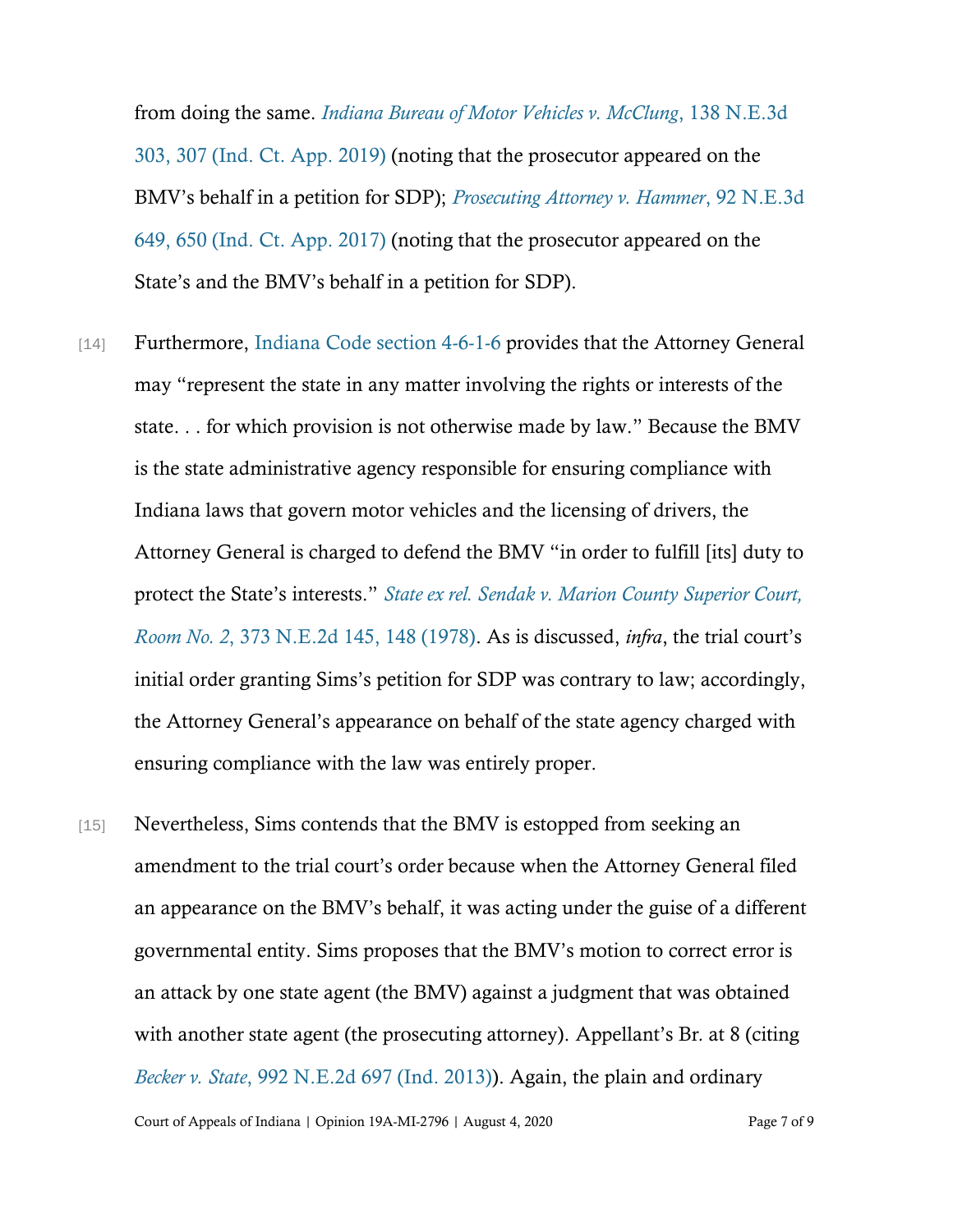meaning of the statutory provision at issue belies Sims's claim: in petitions for specialized driving privileges, the law directs a prosecuting attorney to "*appear on behalf of the bureau.*" I.C. [§ 9-30-16-3\(b\)](https://www.westlaw.com/Document/ND1791F80597211E8BF5EF1F22D143305/View/FullText.html?transitionType=Default&contextData=(sc.Default)&VR=3.0&RS=cblt1.0) (emphasis added).

- [16] Finally, we pick up where the trial court left off and hold that the BMV does not "waive" its ability to file a motion to correct error following a grant of specialized driving privileges that is contrary to law. *See* Appellant's App. p. 29. Sims argues that a "two-tier litigation process" resulted when the BMV filed a motion to correct error after the trial court issued its order without objection from the prosecuting attorney. Appellant's Br. at 7. In his view, the BMV "overrule[d]" the prosecuting attorney's decision by lodging "its own independent objection" to the issuance of specialized driving privileges. *Id.*
- [17] This court recently explained in *[McClung](https://www.westlaw.com/Document/Ia241cea01d1211eabbc4990d21dc61be/View/FullText.html?transitionType=Default&contextData=(sc.Default)&VR=3.0&RS=da3.0)* that filing a motion to correct error is the BMV's "appropriate course of action" after a trial court enters an order for SDP that the BMV believes is contrary to law. [138 N.E.3d at](https://www.westlaw.com/Document/Ia241cea01d1211eabbc4990d21dc61be/View/FullText.html?transitionType=Default&contextData=(sc.Default)&VR=3.0&RS=da3.0&fragmentIdentifier=co_pp_sp_7902_307) 307. Here, when Sims's petition was before the trial court, no objection was raised because the BMV did not then—and does not now—object to a stay of Sims's driving suspension and issuance of specialized driving privileges to him. *See* Appellant's App. p. 15 (trial court order stating "Prosecuting Attorney does not object to the granting of Specialized Driving Privileges"). Rather, the BMV objects to grants of specialized driving privileges that exceed the statutory two-and-onehalf-year cap, as Sims's did. Accordingly, pursuant to Ind. [Trial Rule 59,](https://www.westlaw.com/Document/N8BE4C420816F11DB8132CD13D2280436/View/FullText.html?transitionType=Default&contextData=(sc.Default)&VR=3.0&RS=cblt1.0) the BMV properly sought an amendment to the trial court's order by filing a motion to correct error after the order was entered and the durational error

Court of Appeals of Indiana | Opinion 19A-MI-2796 | August 4, 2020 Page 8 of 9